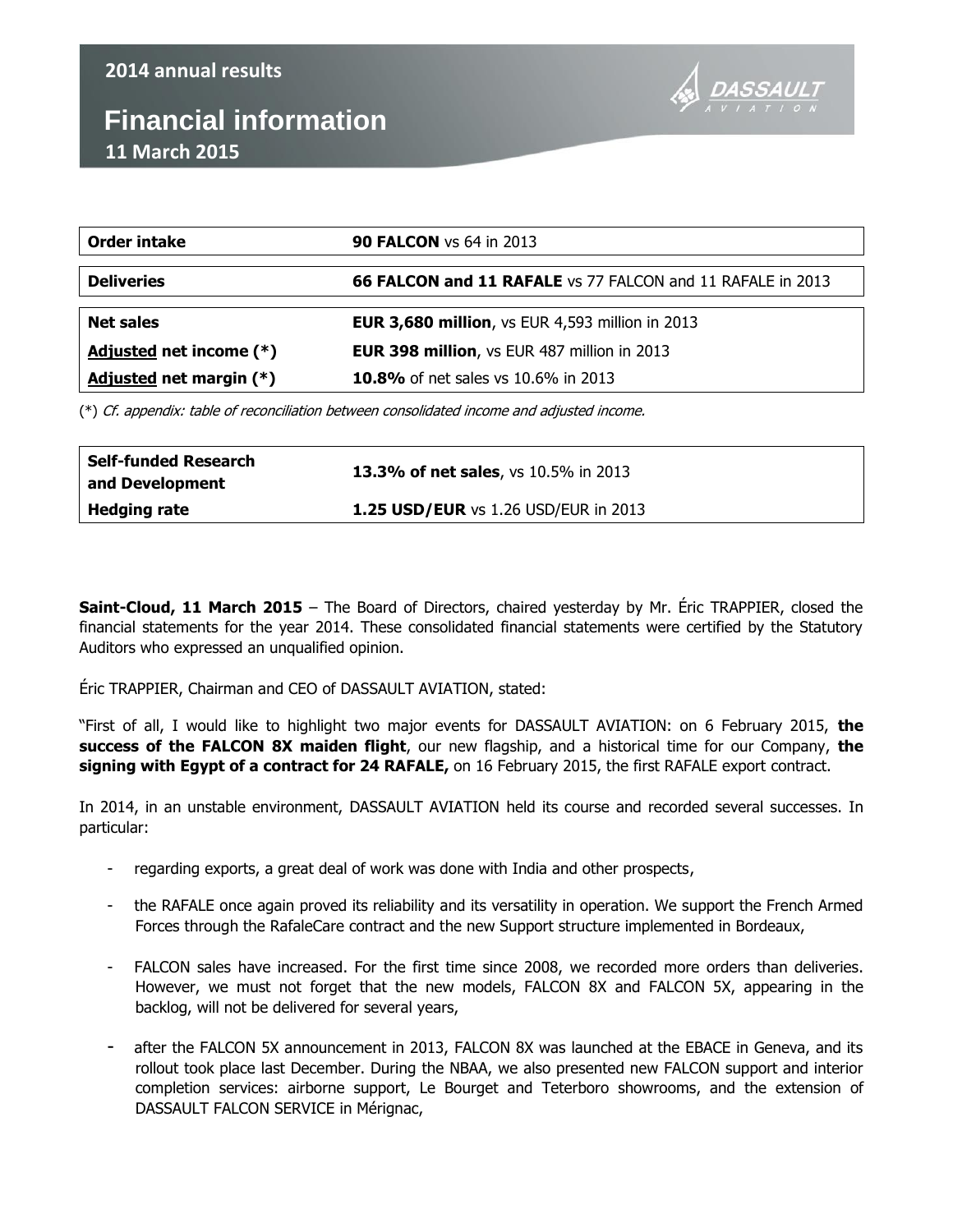## **Financial information 11 March 2015 2014 annual results**



the feasibility study phase of the Future Combat Air System (SCAF-FCAS) was notified last November by the French and British Defense procurement agencies. This study is the first stage in a process that should lead us to the launch of a program by 2025-2030. This launch shows our countries' intention of remaining first-rate aeronautical powers.

In the FALCON business, our self-funded Research and Development has increased significantly over the last few years; our strategy is to expand our offer to remain one of the leaders in high-end business jets over the coming decades.

Concerning DEFENSE activities, our goal is to be the European leader in the next-generation fighter jets, despite the drop in domestic budgets and the aggressiveness of our competitors. To achieve this, we have designed a strategy based on RAFALE success, on skills development and on the capacity to implement efficient cooperation, especially in drone programs.

Our competitiveness must be further enhanced. Even if US dollar is strengthening against euro, this favorable trend is not sufficient to offset the additional tax, regulatory and social costs we bear compared to US manufacturers. We are responding by continuously investing in digitizing our processes, automating our production lines and increasing our productivity. In parallel, we must continue increasing our flexibility and controlling our costs.

Our business being dual, civil and military, explains why we are able to keep our facilities in France.

Excellence in quality is crucial for all our aircraft. We have to adopt an approach of continuous improvement and honor the commitments to our clients."

#### **Order intake**

**2014 consolidated order intake** were **EUR 4,639 million** compared to EUR 4,165 million in 2013. **Exports**  represented **89%** of the order intake.

Orders for new aircraft stood at **90 FALCON** in 2014 (compared to 64 in 2013).

DEFENSE orders amounted to **EUR 693 million** in 2014 compared to EUR 1,256 million in 2013. In 2014, orders corresponded to after-sales and development; for the record, 2013 included France "F3-R" standard development and ATLANTIQUE 2 upgrade orders.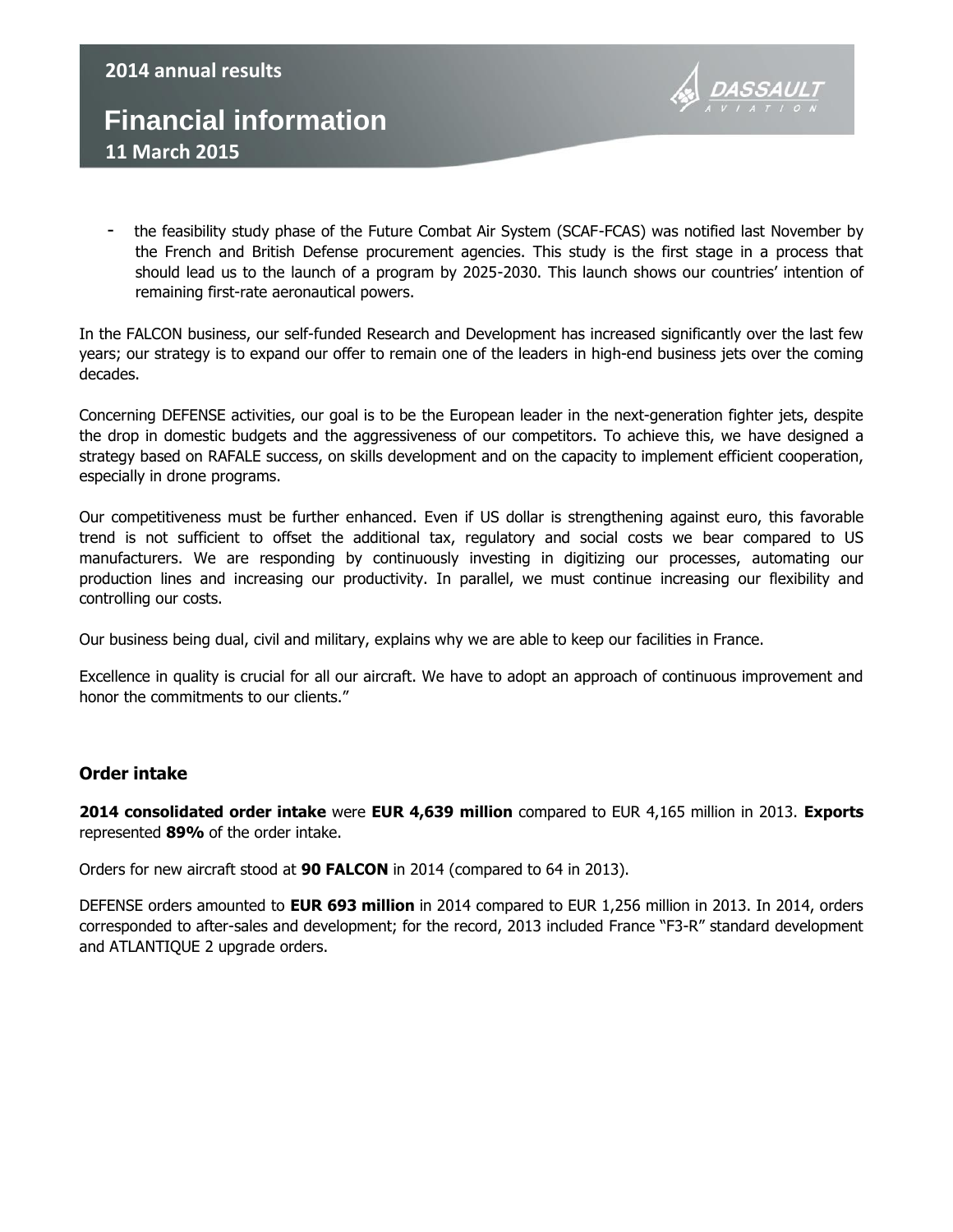## **Financial information 11 March 2015**



#### **Net sales**

**Consolidated net sales for 2014** amounted to **EUR 3,680 million** compared to EUR 4,593 million in 2013.

FALCON net sales reached EUR 2,685 million in 2014 compared to EUR 3,189 million in 2013. **66 new aircraft were delivered in 2014** (versus 77 in 2013).

**11 RAFALE** were delivered to the French Air Force and Navy during 2014, as in the previous year. DEFENSE net sales amounted to EUR 995 million compared to EUR 1,404 million in 2013, which included nEUROn program sales.

#### **Backlog**

The consolidated backlog at 31 December 2014 was EUR **8,217 million** compared to EUR 7,379 million at 31 December 2013.

The "book to bill" (order intake / net sales ratio) stood at 1.26 in 2014. It benefited in particular from orders for FALCON 5X and FALCON 8X, our new programs.

#### **Operating income**

**Operating margin** stood at **9.6%** of net sales, vs 10.9% in 2013. Consolidated operating income was EUR 353 million in 2014 compared to EUR 498 million in 2013.

Self-funded Research and Development, which reached EUR 488 million (compared to EUR 482 million in 2013), represented 13.3% of net sales (compared to 10.5% in 2013). It largely explains the decrease in operating margin. The favorable evolution in the USD/EUR exchange rate at year-end (1.21 USD/EUR vs 1.38 USD/EUR) and in the hedging rate (1.25 USD/EUR vs 1.26 USD/EUR) mitigated this decrease.

#### **Adjusted financial income**

In 2014, **adjusted** financial income amounted to **EUR 43 million**, compared to EUR 15 million in 2013. In particular, the Group made a profit of EUR 35 million on the sale of available-for-sale marketable securities compared to a profit of EUR 10 million in 2013. This is due in particular to partial use of our cash for the purchase of treasury shares.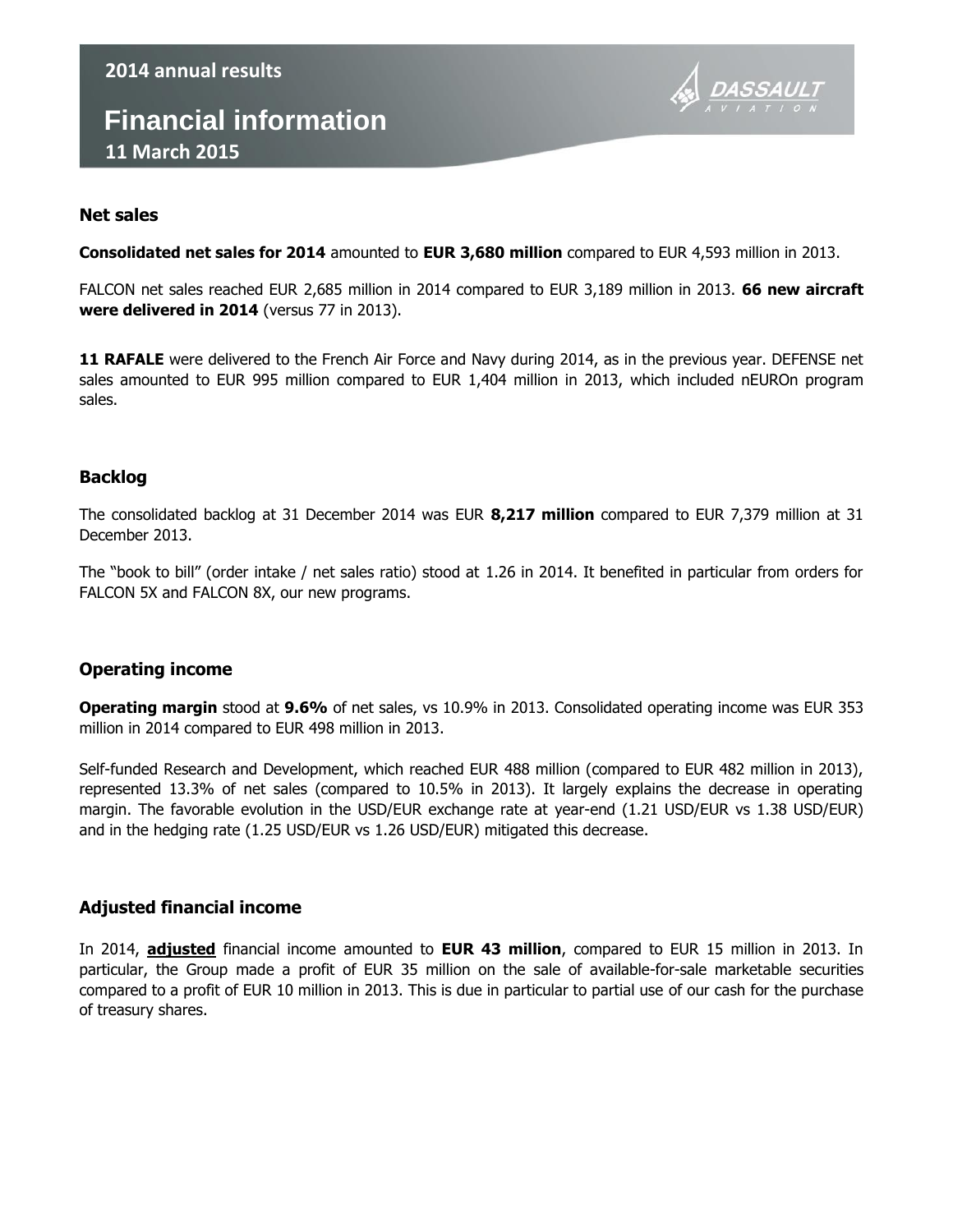# **Financial information 11 March 2015**



#### **Adjusted net income**

**2014 annual results**

**Adjusted net margin** stood at **10.8%** of net sales, compared to 10.6% in 2013. For 2014, adjusted net income amounted to EUR 398 million compared to EUR 487 million in 2013.

The adjusted contribution of THALES to Group net income, before amortization of the purchase price allocation, amounted to EUR 135 million in 2014 compared to EUR 153 million in 2013. The decrease was mainly due to the negative impact of DCNS, consolidated at 35% by THALES.

Note: IFRS net income was EUR 283 million in 2014 compared to EUR 459 million in 2013.

#### **Cash**

The Group uses a specific indicator, "Available Cash", which reflects the total liquidity available to the Group, net of any financial debt. It includes the following balance sheet items:

- cash and cash equivalents,
- available-for-sale marketable securities (at their market value),
- financial debt.

**Consolidated Available Cash** was **EUR 2,397 million at 31 December 2014** compared to EUR 3,708 million at 31 December 2013.

This decrease is mainly due to the purchase of treasury shares in the amount of EUR 934 million, the increase of EUR 608 million in working capital due to the growth of inventories and work-in-progress, and the payment of EUR 90 million in dividends, partially offset by the net cash from operating activities (+ EUR 331 million).

#### **Balance sheet**

Total equity amounted to EUR 4,096 million at 31 December 2014 compared to EUR 5,096 million (restated) at 31 December 2013. This decrease is mainly due to the purchase of 952,643 treasury shares in the amount of EUR 934 million. As planned by the buyback program, 912,143 shares, representing 9.01% of the capital, were cancelled in the amount of EUR 894 million.

At 31 December 2014, the Group held 40,500 treasury shares, deducted from equity in the amount of EUR 40 million.

Borrowings and financial debts stood at EUR 985 million at 31 December 2014 compared to EUR 268 million at 31 December 2013. In 2014, the Group took out EUR 700 million in loans with credit institutions. Financial debts also included the employee profit-sharing funds.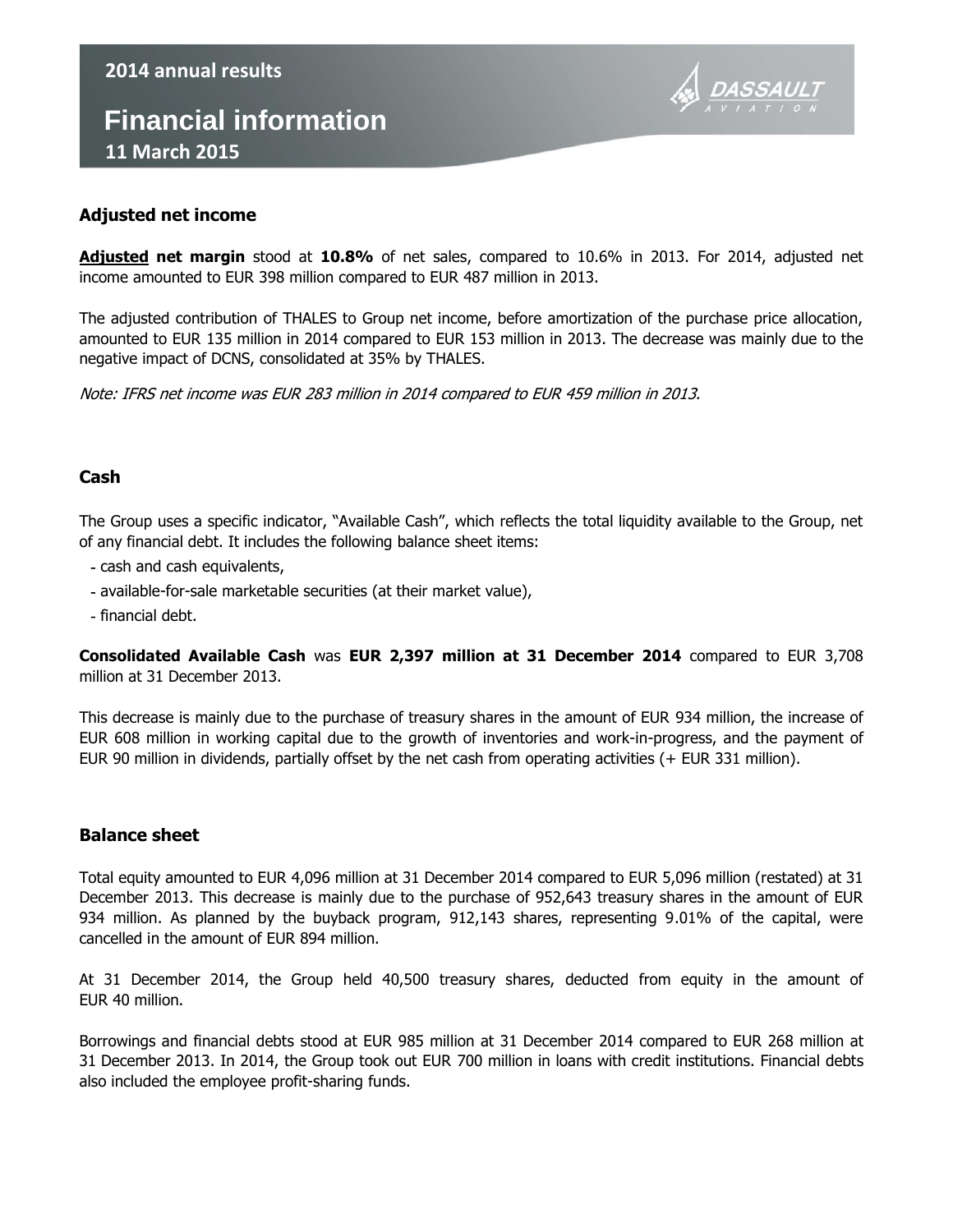### **Financial information 11 March 2015**



At 31 December 2014, inventories and work-in-progress increased by EUR 405 million. This item thus reached EUR 3,092 million at 31 December 2014 compared to EUR 2,687 million at 31 December 2013. Customer advances and progress payment on work-in-progress stood at EUR 2,271 million compared to EUR 2,294 million at 31 December 2013.

Derivative financial instruments had a negative market value (-EUR 40 million at 31 December 2014 versus EUR 312 million at 31 December 2013). This change was mainly due to the trend in the USD/EUR exchange rate at 31 December (1.21 USD/EUR at 31 December 2014 compared to 1.38 USD/EUR at 31 December 2013).

The provision for retirement benefits was EUR 487 million at 31 December 2014 versus EUR 382 million at 31 December 2013. This change is primarily due to the decrease in the discount rate.

#### **Proposed dividend**

The Board of Directors has decided to submit to the Annual General Meeting the distribution of a dividend of **EUR 10 per share** in 2015, corresponding to a total of EUR 92 million, i.e. a payout of 23% vs. 18% in 2014.

#### **Group Activities**

#### **FALCON programs:**

Highlights for 2014 include:

- the launch in May, at the EBACE in Geneva, of the FALCON 8X, which completes our commercial offer. It has a range of 6,450 nm ( $\sim$  12,000 km), the longest passenger cabin in the FALCON family, and low operating costs. The final assembly of the first aircraft took place in Mérignac, its powering up was done in July, and ground testing of its systems was successfully completed. FALCON 8X first public presentation (rollout) took place in Mérignac on 17 December 2014,
- the assembly and start of ground testing of the FALCON 5X,
- the release of the 250th FALCON 7X in Mérignac and the demonstration of this aircraft's exceptional operating capabilities: speed record between New York and London City Airport and operations in Daocheng-Yading, the world's highest commercial airport (4,411 m above sea level),
- the entry into service of two showrooms in Le Bourget (France) and in Teterboro (USA) to receive our FALCON clients and facilitate the aircraft specification process,
- the continuation of the work for expanding and upgrading the DASSAULT FALCON JET site in Little Rock (USA). Work on the future infrastructure intended for FALCON 5X and 8X interior completion was launched on 2 September 2014.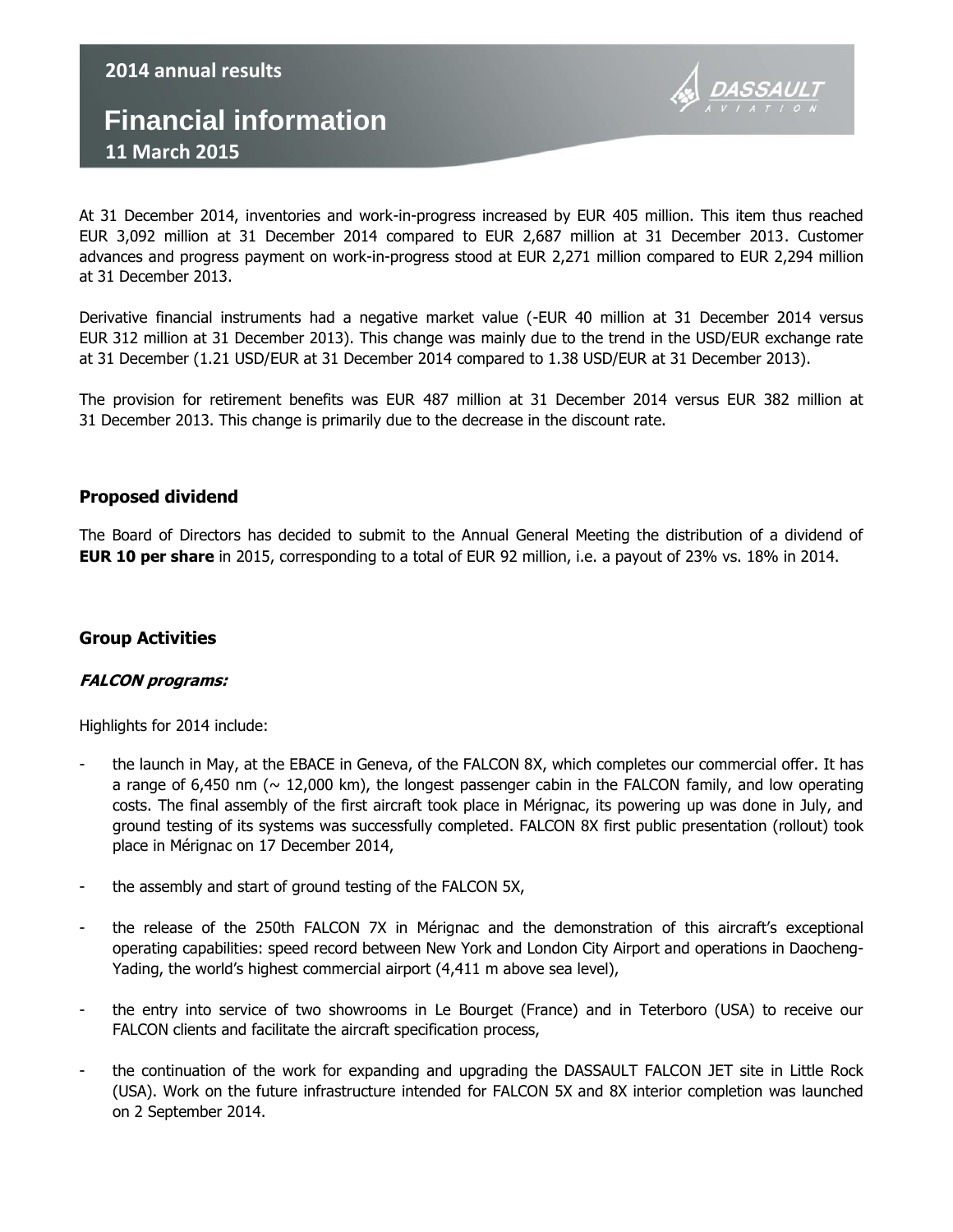## **Financial information 11 March 2015**



#### **DEFENSE programs:**

RAFALE 2014 highlights were:

- the delivery of 11 aircraft to the French Air Force and Navy, bringing the total number of delivered RAFALE to 137,
- the launch of the F3-R standard development, following its notification at the end of 2013; this standard, which will be delivered in 2018, notably includes the long-range air-to-air missile METEOR, the New Generation Laser Designation Pod (PDL - NG) and the laser-guided version of the Modular Air-Ground Weapon (AASM),
- the delivery of the first two Marine RAFALE retrofitted to the F3 standard,
- the continuation of exclusive negotiations with the Indian authorities and Indian industrial partners to finalize the contract for the sale / licensing of 126 RAFALE,
- the continuation of promotional and prospecting activities in other countries,

Noteworthy highlights in relation to other military aircraft programs include:

- the continuation of the development for upgrading the Indian MIRAGE 2000, and the launch of retrofit work in India where the first two aircraft are modified under our responsibility,
- within the scope of an "emergency operation", the change of a third ATLANTIQUE 2 by addition of a highperformance electro-optic camera,
- the continuation of the development tasks for the ATLANTIQUE 2 combat system renovation. This renovation includes the integration of a new system core as well as new sensors, among which the Searchmaster radar from THALES,
- the delivery of the second maritime surveillance FALCON 50 SURMAR (out of 4) to the DGA (Direction Générale de l'Armement - French Defense Procurement Agency) and the entry into service of these two aircraft in the French Navy.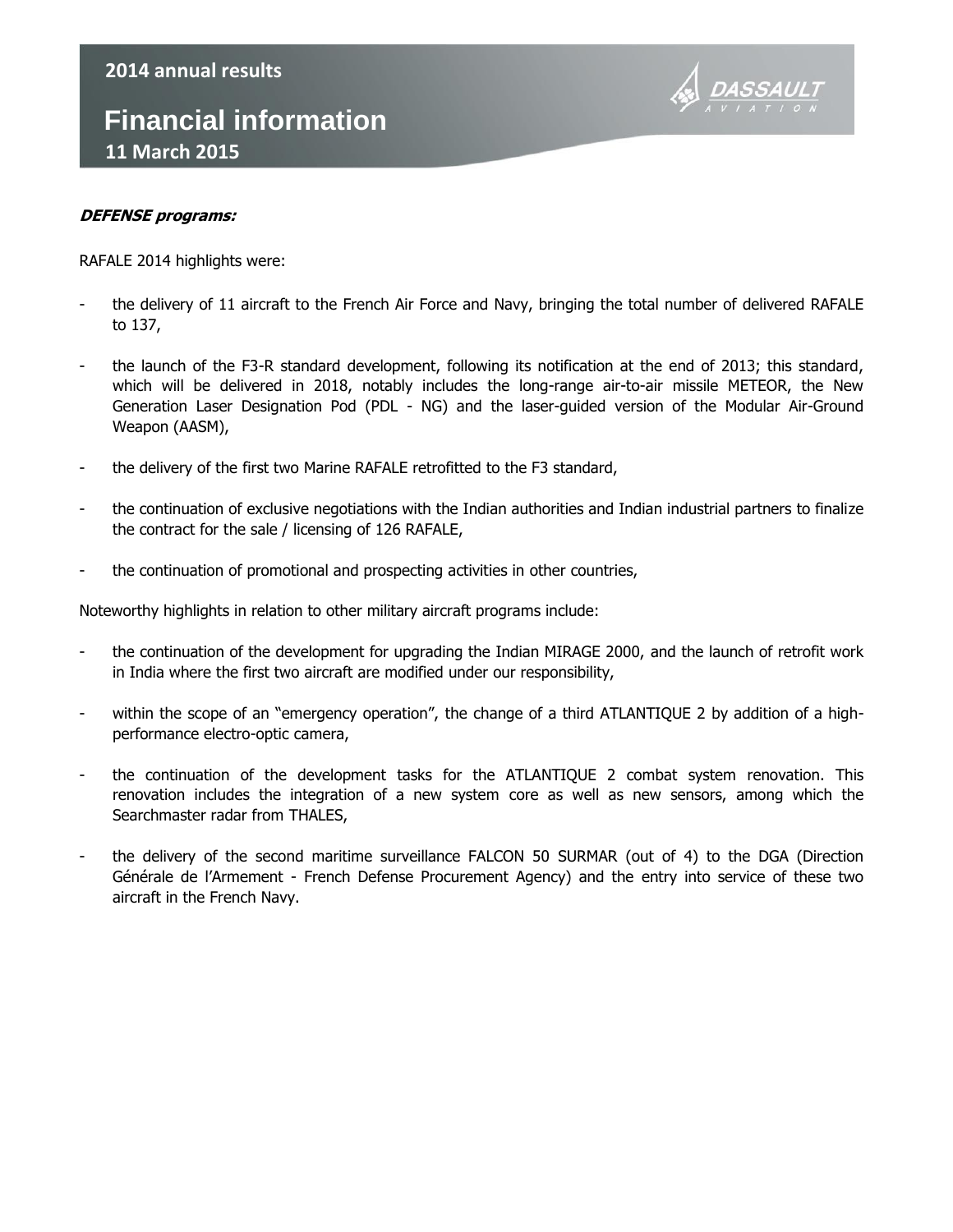## **Financial information 11 March 2015 2014 annual results**



Regarding UCAS (Unmanned Combat Air Systems):

- the low observability demonstration campaign for the Unmanned Combat Air Vehicle (UCAV) nEUROn, on behalf of the DGA,
- the notification by the French and British governments, as part of the Brize Norton agreement, of the feasibility study phase lasting 24 months, intended to prepare a potential demonstration program for a Future Combat Air System (SCAF-FCAS). This phase brings BAE SYSTEMS and DASSAULT AVIATION together as leaders of an industrial organization that also includes ROLLS-ROYCE, SAFRAN, SELEX, and THALES.

Regarding MALE (Medium-Altitude Long-Endurance) systems:

- the start of discussions with the French, German and Italian Ministries of Defense for the definition phase of a European MALE drone program, based on the proposal prepared with our partners AIRBUS DEFENCE AND SPACE and ALENIA-AERMACCHI,
- the continuation, in the space field, of our work on the atmospheric reentry demonstrator project "Intermediate eXperimental Vehicle" (IXV) which launch is scheduled for the first half of 2015 and on the "SubOrbital Aircraft Reusable" (SOAR) project lead by SWISS SPACE SYSTEMS, and for which DASSAULT AVIATION is aircraft manufacturer consultant.

Finally, a world first should be highlighted: the patrol flight of the nEUROn, a RAFALE and a FALCON 7X. Our combat drone demonstrator made an almost two-hour flight over the Mediterranean sea in close formation with two different types of aircraft. This several hundred kilometer flight was intended to study the ability of the nEUROn to fly in formation.

#### **2015 Outlook**

In the FALCON field, the Group's success depends on:

- the continuation of sales efforts for the entire FALCON family,
- the FALCON 5X maiden flight,
- the ramp up of the new models manufacturing, with the objective of a maximum level of maturity upon entry into service,
- the deployment of the support solutions announced at the NBAA;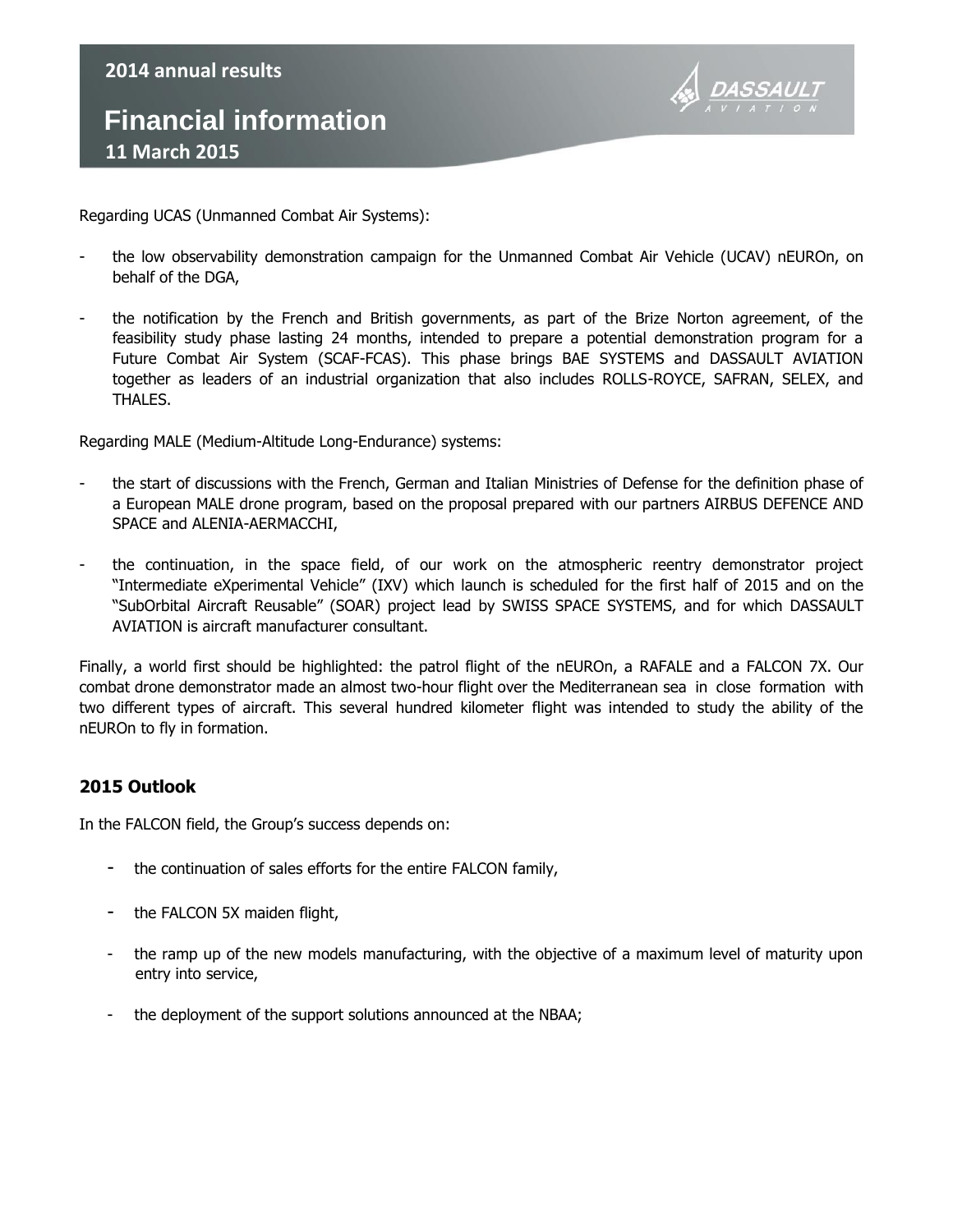## **Financial information 11 March 2015**



and in the military field, we have to:

- execute the RAFALE Egypt contract,
- finalize the negotiations with Indian authorities and continue RAFALE export prospecting,
- continue the development of RAFALE F3-R standard,
- finalize the nEUROn tests,
- move forward with the British on the SCAF-FCAS study,
- get the green light from the French, German and Italian defense ministries for the launch of the definition phase of a MALE drone system meeting the needs of the three countries,
- progress in the ATLANTIQUE 2 combat system and sensor renovation work,
- deliver two FALCON 50M to the French Navy and position ourselves in international calls for tenders for the supply of solutions based on the FALCON 2000 MRA, particularly in Japan.

The Group expects to deliver around 65 FALCON in 2015. The RAFALE production line will be kept at the rate of 1 aircraft per month, but due to the adjustment of the RAFALE Egypt deliveries, we should deliver 8 RAFALE in 2015.

Taking into account other activities, 2015 consolidated net sales should be higher than in 2014.

From 2015 on, following the modifications made to the directive n° 2004/109/CE, called directive "Transparence", DASSAULT AVIATION will no longer publish quarterly financial information, as they do not reflect annual figures.

> **Contact:** Stéphane Fort Corporate Communication Tel.: + 33 (0)1 47 11 86 90 **For more information:** [www.dassault-aviation.com](http://www.dassault-aviation.com/)